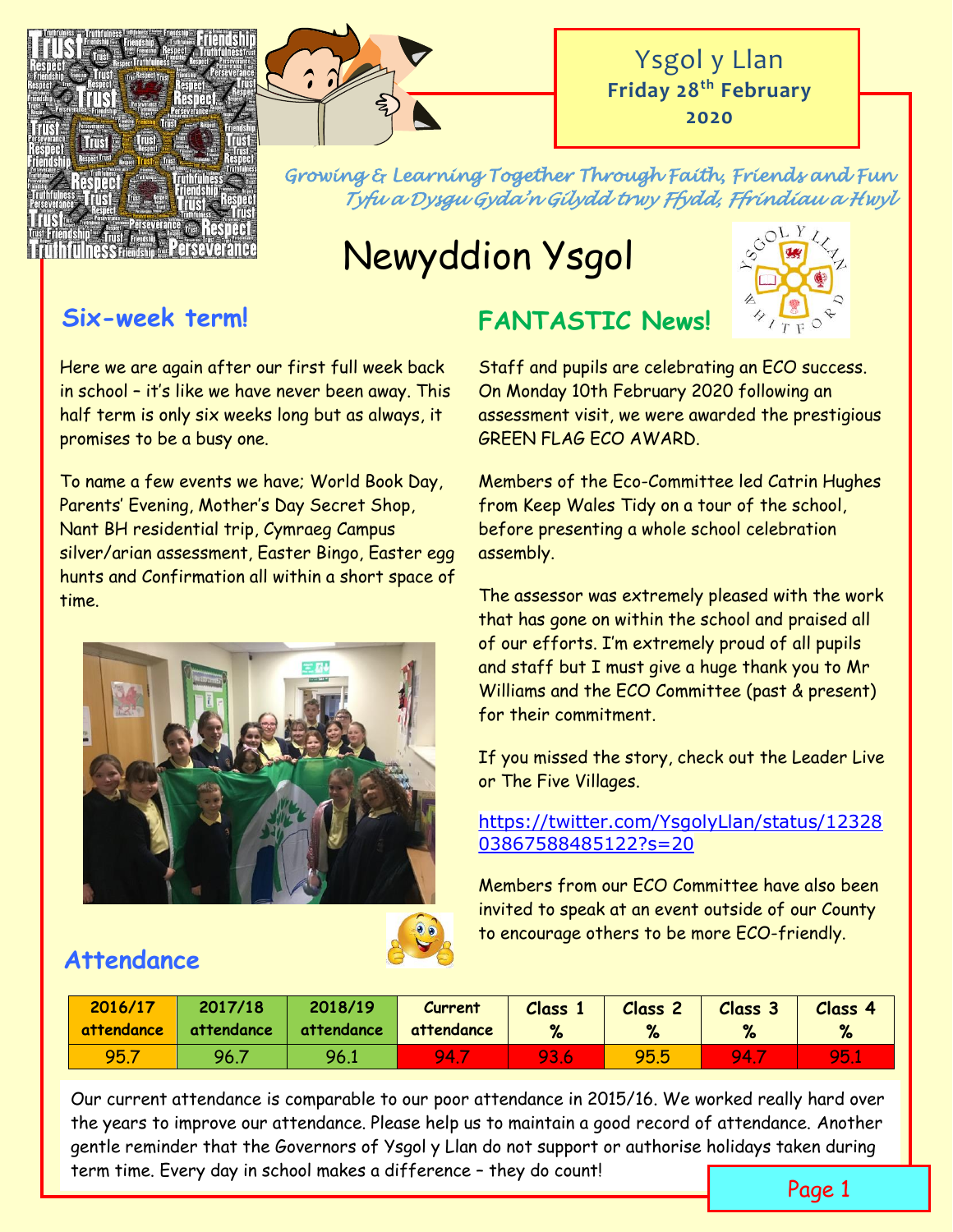Ysgol y Llan Newsletter - Newyddion Ysgol Page 2

## **Reception & Nursery Applications**

####

Reception applications have all been received and parents will be notified by 16/4/20.

Nursery applications have all been received and parents will be notified by 8/5/20.

We have been fortunate enough to show several families around our lovely school lately. We have had lots of new starters this term and we want to wish them a very warm welcome to Whitford.

## **Important Reminders**

- The school day starts at 8.55am and pupils should enter school through the hall door before this time.
- Please ensure black shoes are worn for school.
- All bookings for clubs should be made online. If plans change and you need to book on to Clwb Ddraig, please contact the office ASAP.
- Please ensure that all payments are made in advance for school meals and clubs. Please check your school comms account for other payments due.
- FSM entitlement you may be eligible for free school meals. Please ask the office or enquire online

[http://www.flintshire.gov.uk/en/Resident/Schoo](http://www.flintshire.gov.uk/en/Resident/Schools/Education-Benefits.aspx) [ls/Education-Benefits.aspx](http://www.flintshire.gov.uk/en/Resident/Schools/Education-Benefits.aspx)

## **Parking & Safety**

Please take care when arriving, parking and leaving our school premises. We want all parents to be vigilant at the beginning and end of the school day so that we can safeguard all children.

Please ensure that children are beside you at all times and not allowed to wander ahead. Help to keep our children safe!

Avoid parking or dropping off on the zig-zag lines and leave in plenty of time in order to arrive at school in good time.

Many thanks for your cooperation and understanding.

## **Dodgeball Festival**

Well done to the pupils who took part in the dodgeball festival. Both teams played extremely well and enjoyed many successful wins.

#### Da iawn pawb!

Dodgeball will be taking place every Friday afternoon for years 2 – 6. The after school club will be run by S4YC. For more information and contact details, please contact the school office.



## **Please support our Family Easter Bingo**



We hope that you'll all be coming to our Easter Bingo on 1<sup>st</sup> April. We welcome any donations of Easter Eggs (small and large) for our annual Easter Bingo.

> **Wednesday 1st April, 6pm. Thank you in advance!**

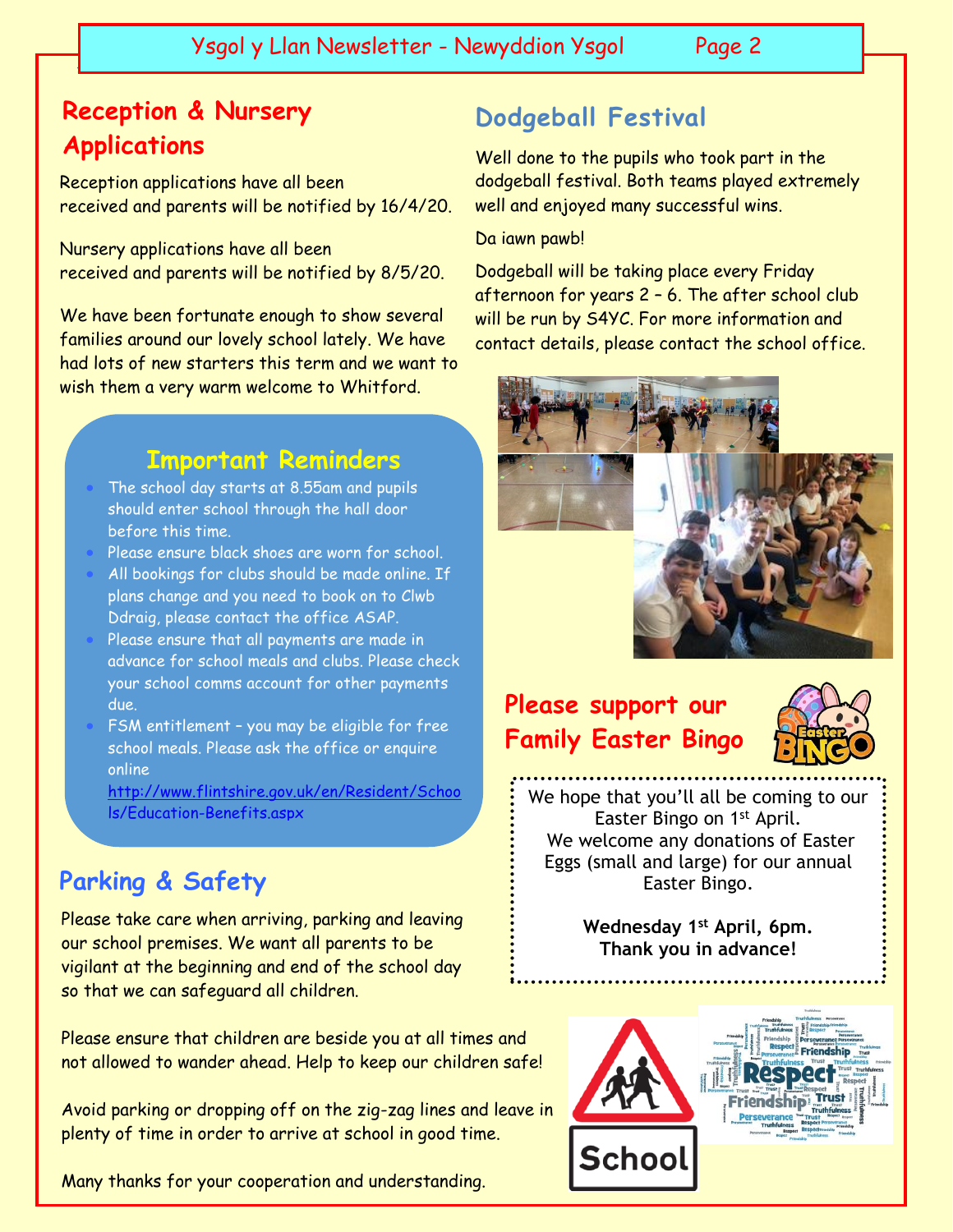**Seesaw** The Learning Journal **OurSchoolsApp** 

Please ask your class teacher for an invitation if you do not already have the app. Seesaw allows teachers and pupils to share their work more conveniently and privately with parents, providing you with a 'fly on the wall' experience.

## **Llaeth y Llan Competition**

The pupils of Dosbarth 3 wanted to design and make a bug hotel using recycled yogurt pots for the Llaeth y Llan 'Recycle Your Pots' competition.

Each child designed a 'room' and they then created the hotel using natural materials found around the school grounds. Dosbarth 3 named their bug hotel 'Gwesty Malwen', and have already welcomed lots of bugs into the hotel!

This weekend, we will find out the results of the competition - Miss Roberts is extremely hopeful. Fingers crossed everyone for the wonderful work carried out by Dosbarth 3 and thank you to all of the parents who supported the project by providing pots etc.

Pob lwc!







Please remember to download OurSchoolsApp. This app lets you keep up to date with all school news via an app on your phone including messages home and a calendar of events.

## **Online Payments**

Dinner payments and other payments must be made online. Please ensure all payments are up to date. [You can download an app or access it via the web or](https://login.schoolgateway.com/0/auth/login)  ['Our Schools App'.](https://login.schoolgateway.com/0/auth/login) Schoolgateway

Please ensure that all payments are made in advance of dinners, clubs, breakfast club etc.



## **Piggy Banks**

Our classes have each received a Piggy Bank from the Friends of Ysgol y Llan.

The classes have named their pigs and the race is now on to feed them the most before Friday 20th March. The class with the best fed pig will win a prize.

Dosbarth 4 have already made a flying start with their collection.